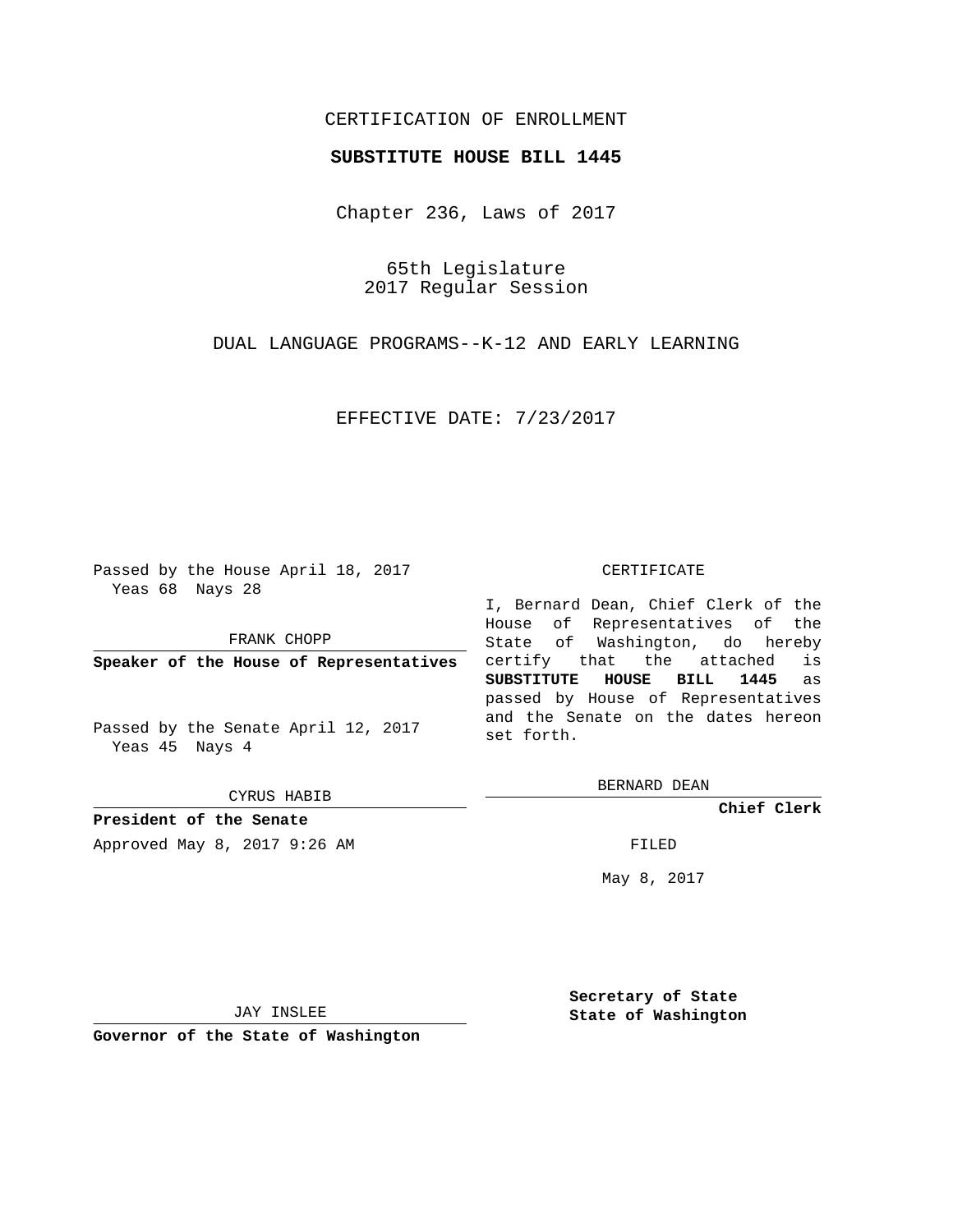## **SUBSTITUTE HOUSE BILL 1445**

AS AMENDED BY THE SENATE

Passed Legislature - 2017 Regular Session

# **State of Washington 65th Legislature 2017 Regular Session**

**By** House Appropriations (originally sponsored by Representatives Ortiz-Self, Stambaugh, Santos, Orwall, Harris, Caldier, Springer, Appleton, Lytton, Condotta, Fey, Pollet, Goodman, Slatter, Bergquist, Macri, Doglio, and Kagi)

READ FIRST TIME 02/24/17.

 AN ACT Relating to dual language in early learning and K-12 education; adding a new section to chapter 28A.630 RCW; adding a new section to chapter 28A.300 RCW; adding a new section to chapter 28A.180 RCW; adding a new section to chapter 43.215 RCW; creating new 5 sections; and providing expiration dates.

BE IT ENACTED BY THE LEGISLATURE OF THE STATE OF WASHINGTON:

 NEW SECTION. **Sec. 1.** (1) The legislature finds that it should review and revise the K-12 educational program taking into consideration the needs of students as they evolve. In Washington state, immigrant students whose first language is not English represent a significant part of evolving and more diverse school demographics. The legislature finds that Washington's educator workforce in school districts has not evolved in a manner consistent with changing student demographics. Thus, more and more schools are without the capacity to meet the needs of English learners and without the capacity to communicate effectively with parents whose first language is not English.

(2) The legislature finds that:

 (a) Between 1986 and 2016, the number of students served in the state's transitional bilingual instruction program increased from fifteen thousand twenty-four to one hundred eighteen thousand five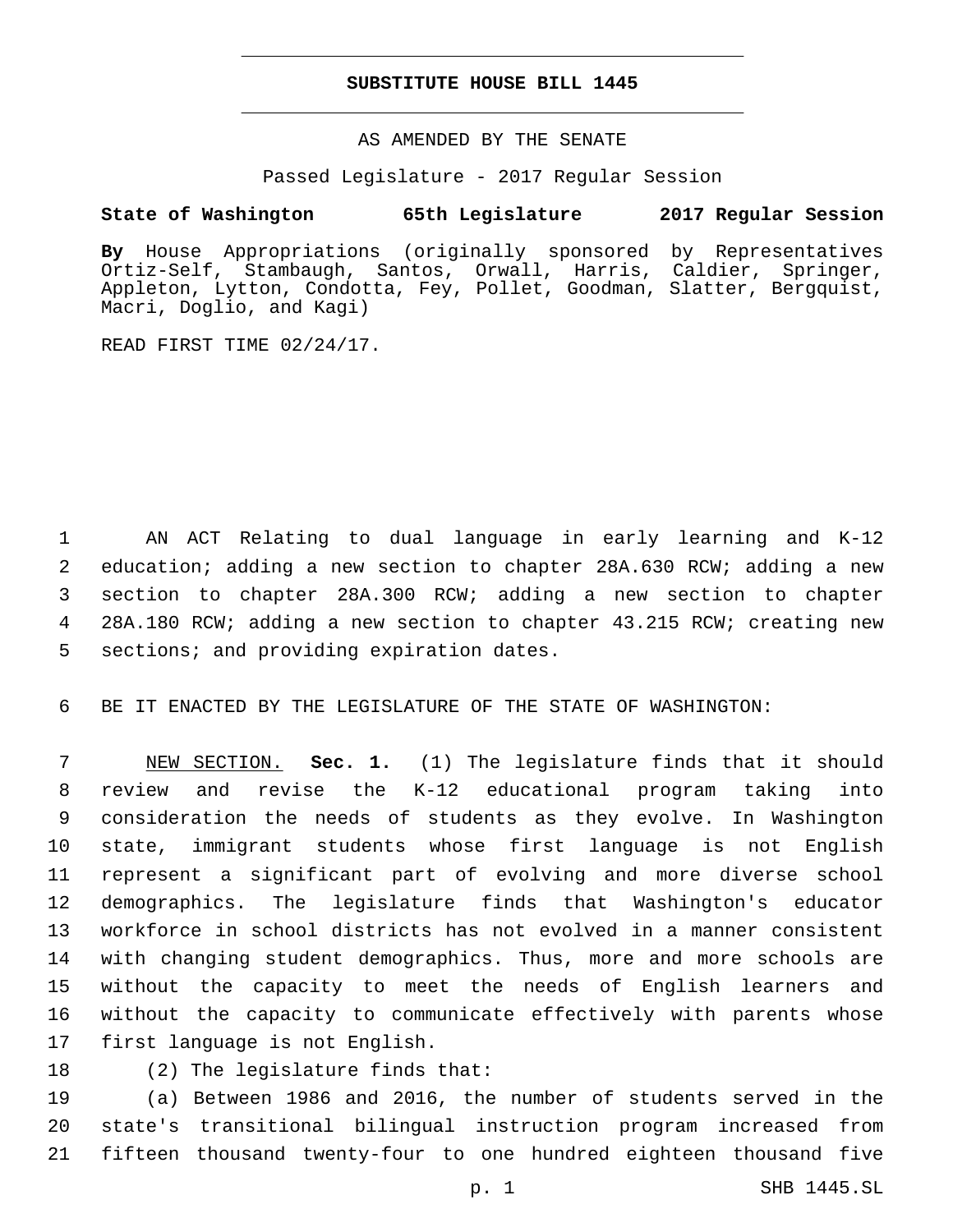hundred twenty-six, an increase of six hundred eighty-nine percent, and that two-thirds of the students were native Spanish speakers; the next ten most common languages were Russian, Vietnamese, Somali, Chinese, Arabic, Ukrainian, Tagalog, Korean, Marshallese, and 5 Punjabi;

 (b) In the 2015-16 school year, forty-six percent of instructors in the state's transitional bilingual instruction program were instructional aides, or paraeducators, not certificated teachers; and

 (c) Eleven percent of students in the transitional bilingual instruction program received instruction in their native language in the 2015-16 school year, and research shows that non-English speaking students develop academic proficiency in English more quickly when they are provided instruction in their native language initially.

 (3) The legislature showed its commitment to equity in education by passing legislation creating a seal of biliteracy, requiring world language for high school graduation, easing the transitions of English learners, encouraging training for staff in cultural competence, monitoring the racial and ethnic data of teachers, and funding the creation of K-12 dual language programs.

 (4) However, the legislature finds it is necessary to better serve non-English speaking students by addressing and closing the significant language and instructional gaps that hinder English learners from meeting the state's rigorous educational standards.

 (5) Thus, the legislature intends to establish a comprehensive approach to support English learners by creating grant programs to: (a) Expand dual language programs for elementary and secondary students; and (b) recruit bilingual individuals to become educators who are able to provide instruction in, and support for, dual 29 language programs.

 NEW SECTION. **Sec. 2.** A new section is added to chapter 28A.630 31 RCW to read as follows:

 (1)(a) The K-12 dual language grant program is created to grow capacity for high quality dual language learning in the common 34 schools and in state-tribal compact schools.

 (b) A dual language program is an instructional model that provides content-based instruction to students in two languages: English and a target language other than English spoken in the local community, for example Spanish, Somali, Vietnamese, Russian, Arabic, native languages, or indigenous languages. The goal of the program is

p. 2 SHB 1445.SL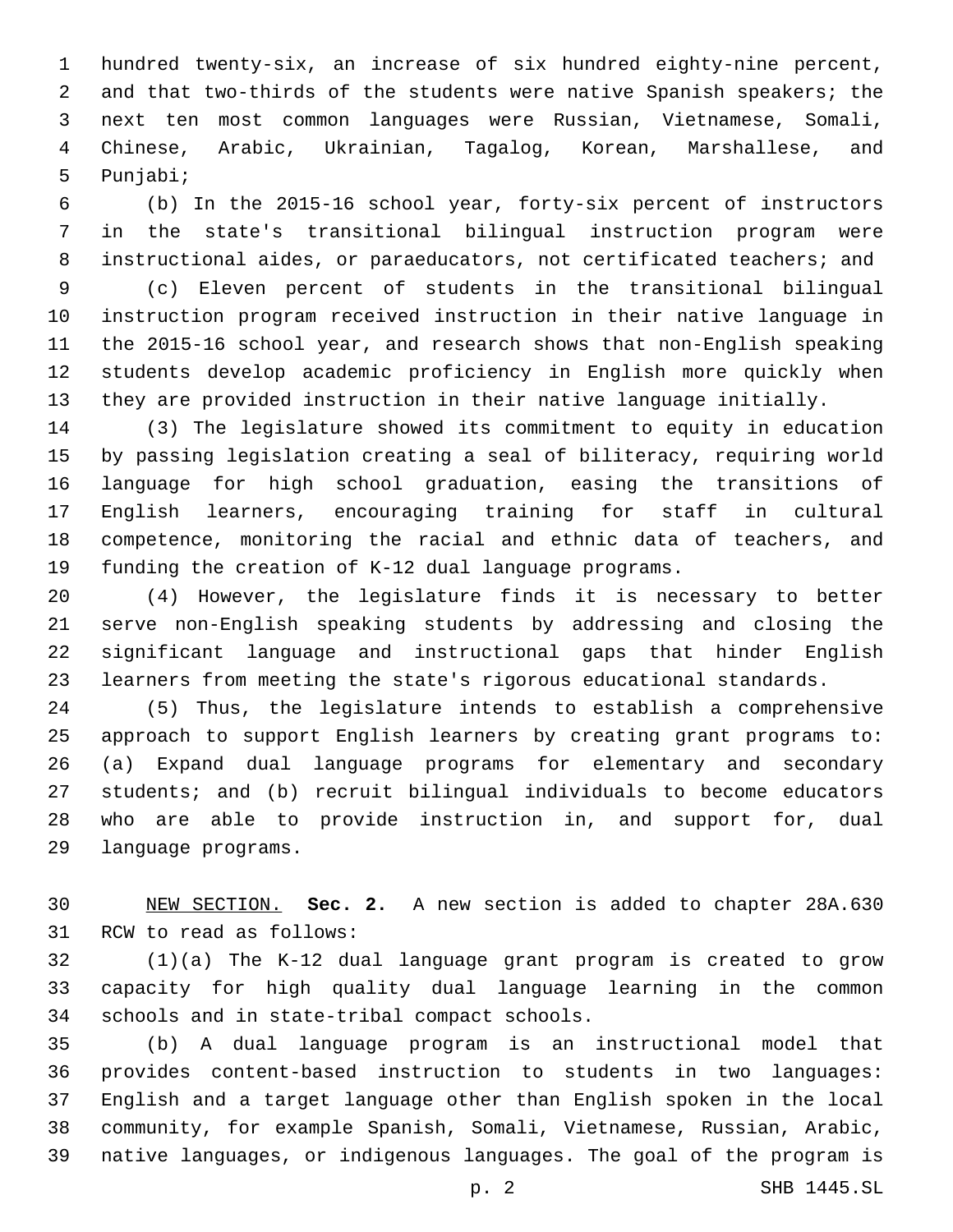for students to eventually become proficient and literate in both languages, while also meeting high academic standards in all subject areas. Typically, programs begin at kindergarten or first grade and continue through at least elementary school. Two-way dual language programs begin with a balanced number of native and nonnative speakers of the target language so that both groups of students serve in the role of language modeler and language learner at different times. One-way dual language programs serve only nonnative English 9 speakers.

 (2)(a) The office of the superintendent of public instruction 11 shall develop and administer the grant program.

 (b) Subject to the availability of amounts appropriated for this specific purpose, by October 1, 2017, the office of the superintendent of public instruction must award grants of up to two hundred thousand dollars each through a competitive process to school districts or state-tribal compact schools proposing to: (i) Establish a two-way dual language program or a one-way dual language program in a school with predominantly English learners; or (ii) expand a recently established two-way dual language program or a one-way dual language program in a school with predominantly English learners. When awarding a grant to a school district or a state-tribal compact school proposing to establish a dual language program in a target language other than Spanish, the office must provide a bonus of up to 24 twenty thousand dollars.

 (c) The office of the superintendent of public instruction must identify criteria for awarding the grants, evaluate applicants, and award grant money. The office must select grantees that represent sufficient geographic, demographic, and enrollment diversity to produce meaningful data for the report required in section 6 of this act. The application must require, among other things, that the applicant describe: (i) How the program will serve the applicant's English learner population; (ii) the number of classrooms that the applicant expects to add with the grant money; (iii) the planned use of the grant money; (iv) the applicant's plan for student enrollment and outreach to families who speak the target language; (v) the applicant's plan to recruit and support bilingual paraeducators, classified staff, parents, and high school students to become bilingual teachers in the district or state-tribal compact school; (vi) the applicant's commitment to, and plan for, sustaining a dual language program beyond the grant period; and (vii) whether the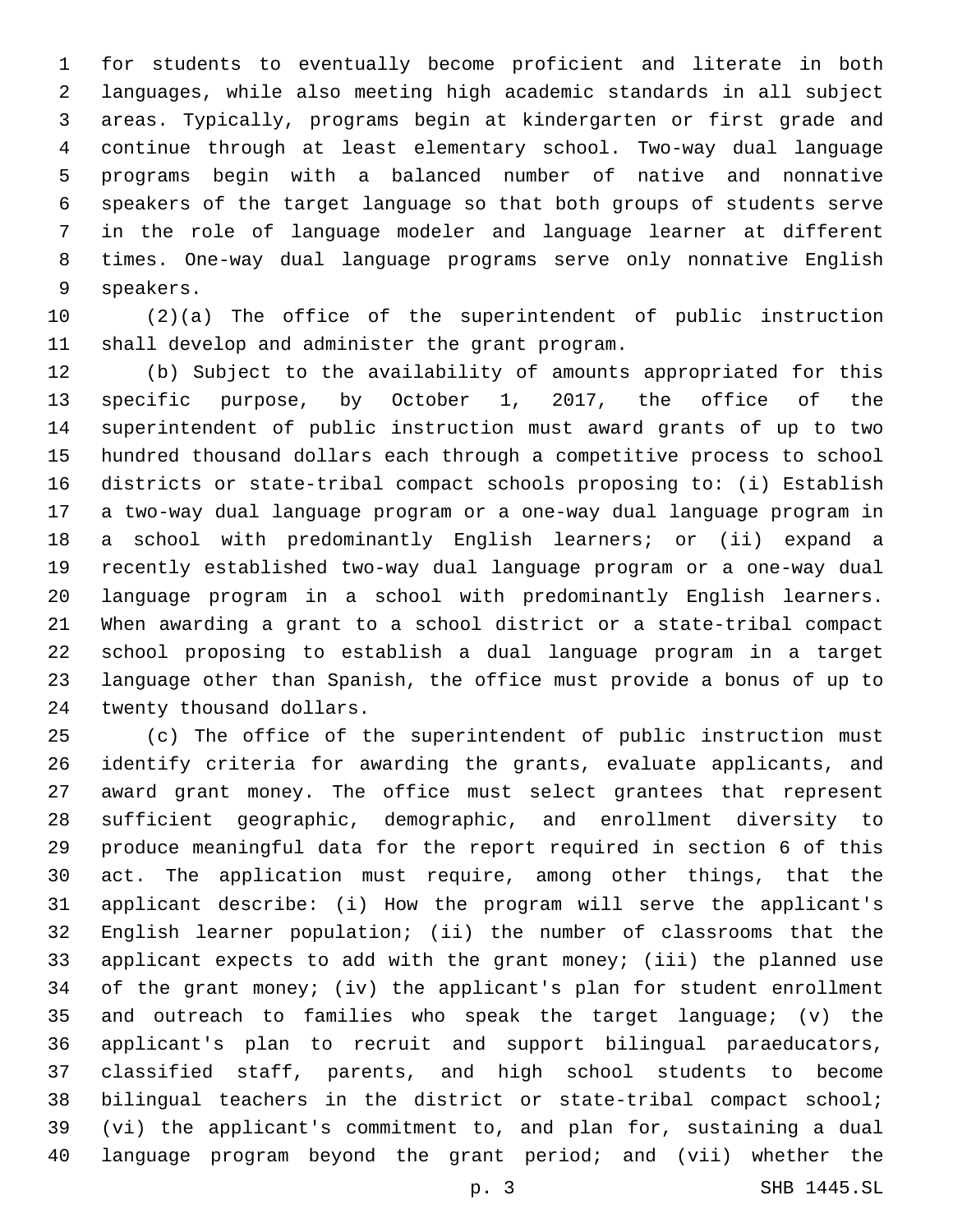school district board of directors or the governing body of a state- tribal compact school has expressed support for dual language 3 programs.

 (d) The grant money must be used for dual language program start- up and expansion costs, such as staff and teacher training, teacher recruitment, development and implementation of a dual language learning model and curriculum, and other costs identified in the application as key for start-up. The grant money may not be used for 9 ongoing program costs.

 (3) The grant period is two years. At the end of the grant period, the grantees must work with the office of the superintendent of public instruction to draft the report required in section 6 of 13 this act.

 (4) The office of the superintendent of public instruction must notify school districts and state-tribal compact schools of the grant program established under this section and provide ample time for the 17 application process.

 (5) The superintendent of public instruction may adopt rules to 19 implement this section.

(6) This section expires July 1, 2020.20

 NEW SECTION. **Sec. 3.** A new section is added to chapter 28A.300 22 RCW to read as follows:

 (1) Within existing resources, the office of the superintendent of public instruction shall facilitate dual language learning cohorts for school districts and state-tribal compact schools establishing or expanding dual language programs. The office must provide technical assistance and support to school districts and state-tribal compact schools implementing dual language programs, including those establishing or expanding dual language programs under section 1 of 30 this act.

 (2) The superintendent of public instruction may adopt rules to 32 implement this section.

 NEW SECTION. **Sec. 4.** A new section is added to chapter 28A.180 34 RCW to read as follows:

 In 2017, funds must be appropriated for the purposes in this 36 section.

 (1) The professional educator standards board, beginning in the 2017-2019 biennium, shall administer the bilingual educator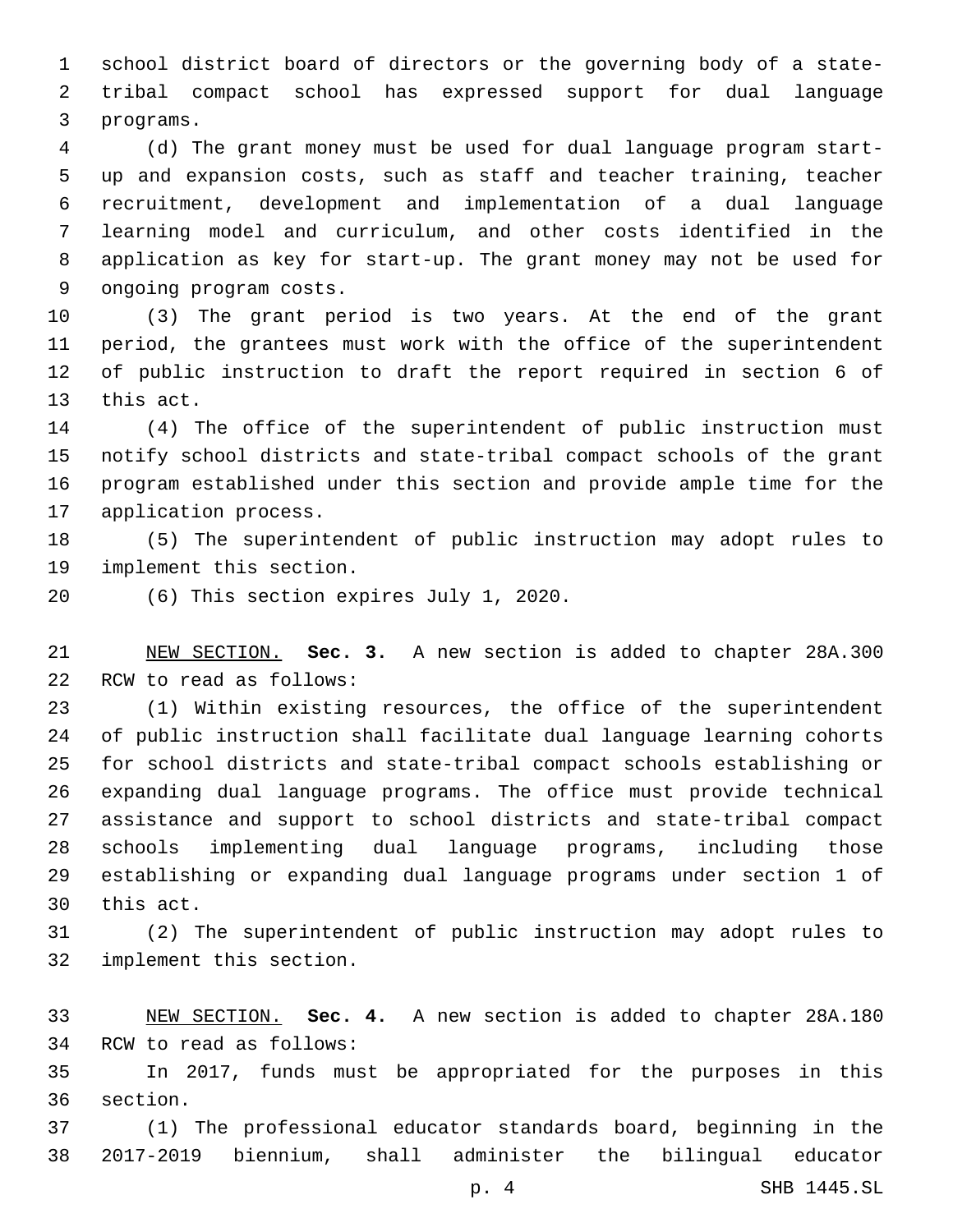initiative, which is a long-term program to recruit, prepare, and mentor bilingual high school students to become future bilingual 3 teachers and counselors.

 (2) Subject to the availability of amounts appropriated for this specific purpose, pilot projects must be implemented in one or two school districts east of the crest of the Cascade mountains and one or two school districts west of the crest of the Cascade mountains, where immigrant students are shown to be rapidly increasing. Districts selected by the professional educator standards board must partner with at least one two-year and one four-year college in planning and implementing the program. The professional educator 12 standards board shall provide oversight.

 (3) Participating school districts must implement programs, including: (a) An outreach plan that exposes the program to middle school students and recruits them to enroll in the program when they begin their ninth grade of high school; (b) activities in ninth and tenth grades that help build student agency, such as self-confidence and awareness, while helping students to develop academic mind-sets needed for high school and college success; the value and benefits of teaching and counseling as careers; and introduction to leadership, civic engagement, and community service; (c) credit-bearing curricula in grades eleven and twelve that include mentoring, shadowing, best practices in teaching in a multicultural world, efficacy and practice of dual language instruction, social and emotional learning, enhanced leadership, civic engagement, and community service activities.

 (4) There must be a pipeline to college using two-year and four- year college faculty and consisting of continuation services for program participants, such as advising, tutoring, mentoring, 29 financial assistance, and leadership.

 (5) High school and college teachers and counselors must be recruited and compensated to serve as mentors and trainers for 32 participating students.

 (6) After obtaining a high school diploma, students qualify to receive conditional loans to cover the full cost of college tuition, fees, and books. To qualify for funds, students must meet program requirements as developed by their local implementation team, which consists of staff from their school district and the partnering two-38 year and four-year college faculty.

 (7) In order to avoid loan repayment, students must (a) earn their baccalaureate degree and certification needed to serve as a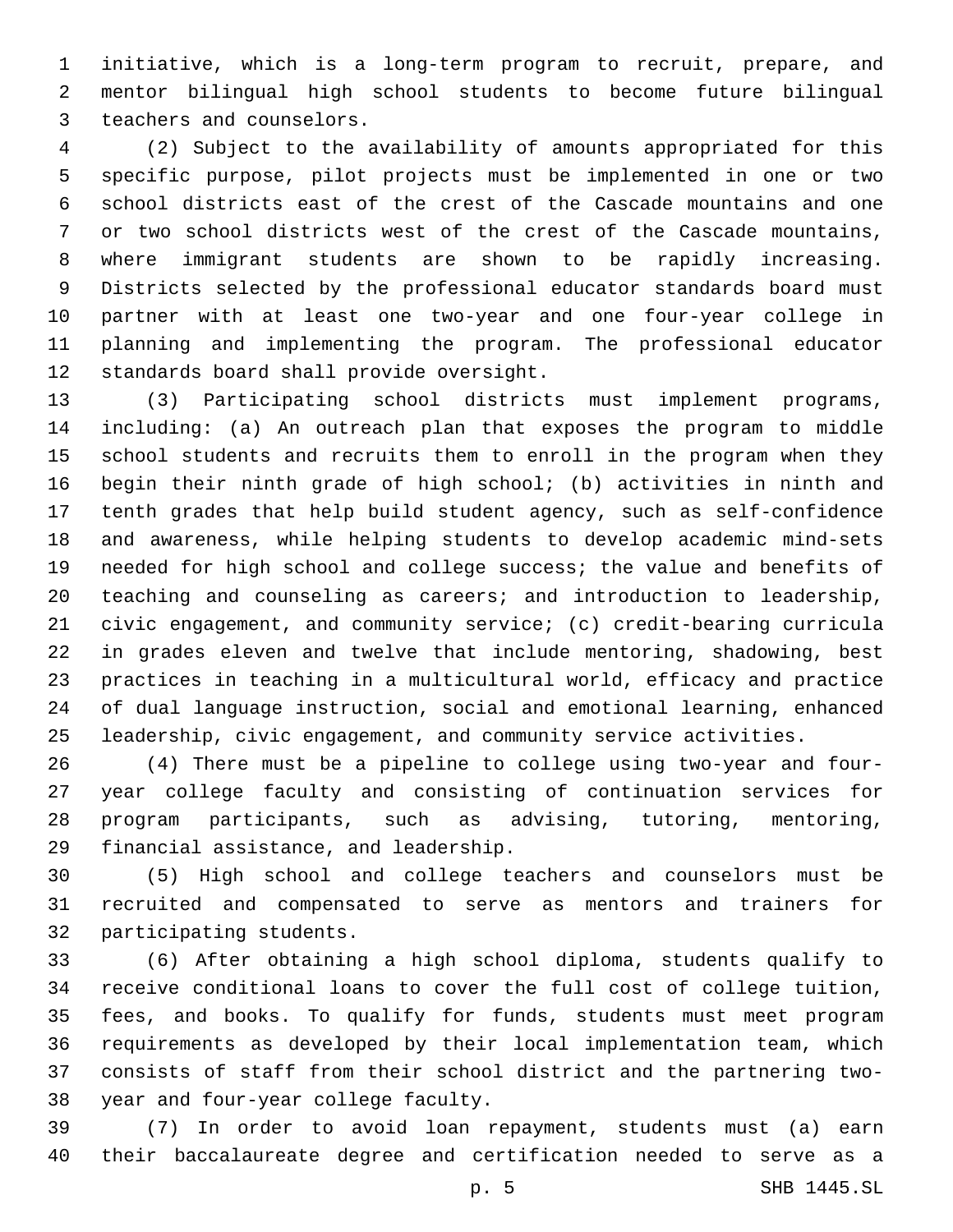teacher or professional guidance counselor; and (b) teach or serve as a counselor in their educational service district region for at least five years. Students who do not meet the repayment terms in this subsection are subject to repaying all or part of the financial aid they receive for college unless students are recipients of funding provided through programs such as the state need grant program or the 7 college bound scholarship program.

 (8) Grantees must work with the professional educator standards board to draft the report required in section 6 of this act.

 (9) The professional educator standards board may adopt rules to 11 implement this section.

 NEW SECTION. **Sec. 5.** A new section is added to chapter 43.215 13 RCW to read as follows:

 (1) The department of early learning must work with community partners to support outreach and education for parents and families around the benefits of native language development and retention, as well as the benefits of dual language learning. Native language means the language normally used by an individual or, in the case of a child or youth, the language normally used by the parents or family of the child or youth. Dual language learning means learning in two languages, generally English and a target language other than English spoken in the local community, for example Spanish, Somali, Vietnamese, Russian, Arabic, native languages, or indigenous 24 languages where the goal is bilingualism.

 (2) Within existing resources, the department must create training and professional development resources on dual language learning, such as supporting English learners, working in culturally and linguistically diverse communities, strategies for family engagement, and cultural responsiveness. The department must design 30 the training modules to be culturally responsive.

 (3) Within existing resources, the department must support dual language learning communities for teachers and coaches.

(4) The department may adopt rules to implement this section.

 NEW SECTION. **Sec. 6.** (1) By December 1, 2019, subject to the availability of amounts appropriated for this specific purpose and in compliance with RCW 43.01.036, the office of the superintendent of public instruction and the professional educator standards board must